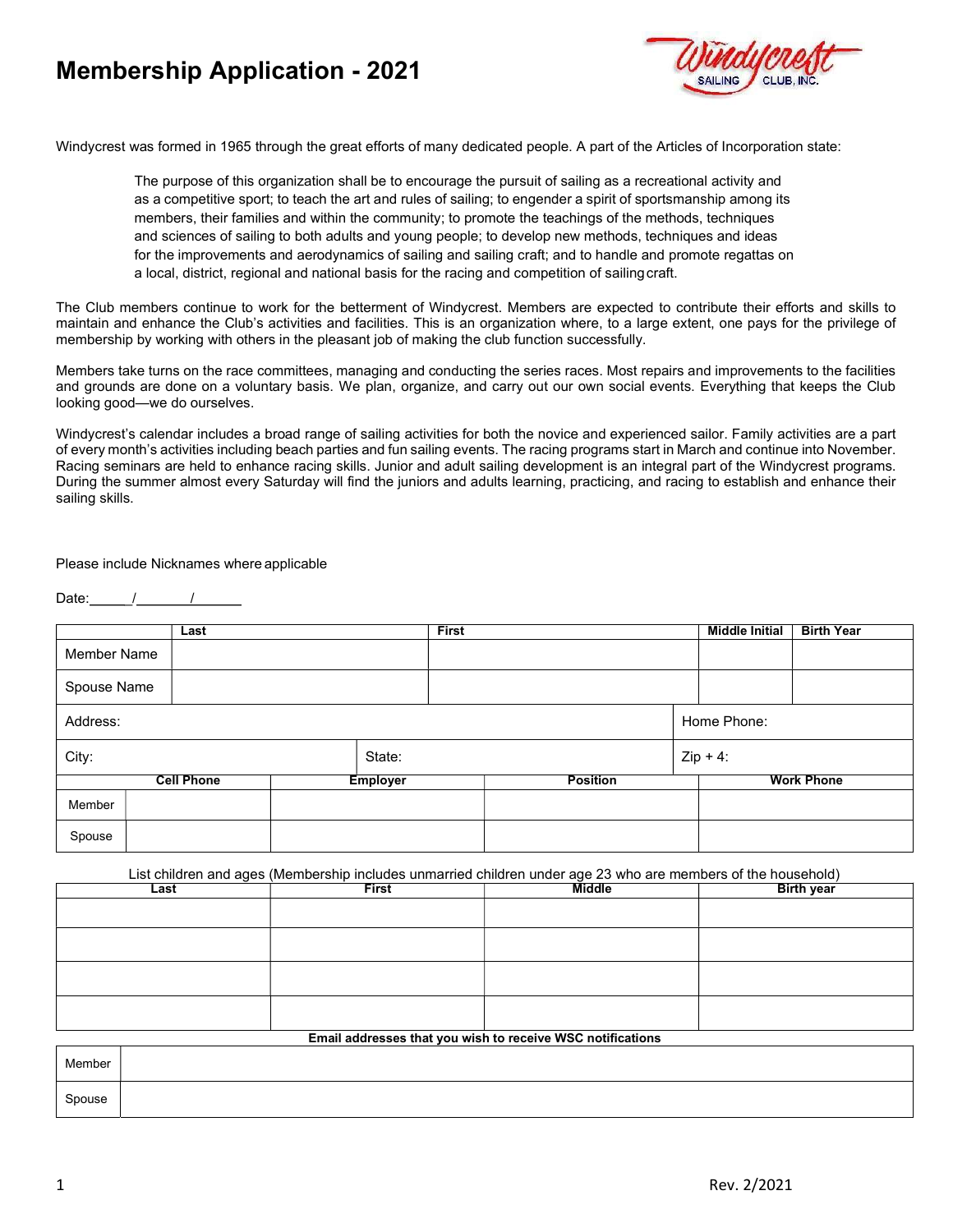For each boat you own please provide:

| Make | Length | Year | Sail# | Storage<br>* Preference | Name (if any) | OK Registration # |  |
|------|--------|------|-------|-------------------------|---------------|-------------------|--|
|      |        |      |       |                         |               |                   |  |
|      |        |      |       |                         |               |                   |  |
|      |        |      |       |                         |               |                   |  |
|      |        |      |       |                         |               |                   |  |

\*Storage Types: Slip, Mooring, Dry Sail, Centerboard Lot, Off WSC Property Please submit in writing to the Vice-Commodore if you request a slip. Slip spaces are assigned by date of written request.

By application for and after approval of membership in Windycrest Sailing Club, Inc., each applicant, for himself, his heirs, assigns and spouse, specifically assumes any risk inherent in any activity actually existing on the club premises, shoreline, and water adjoining the same. The club and its officers assume no liability whatever for any accident or resulting injury, whether personal or otherwise, in the operation and maintenance of the club or activities in connection therewith, or for any equipment owned and operated by the club. Each applicant agrees specifically for himself, his heirs, assigns and spouse, to hold harmless the club and its officers for any and all liability in connection with any and all club activities or use of the club equipment or club premises.

This waiver, assumption, and indemnification is to be in force and effect as long as the member is in good standing.

I agree to be governed by the WINDYCREST SAILING CLUB Constitution, Bylaws, Rules and Regulations, including the above "hold harmless clause."

Signature: \_\_\_\_\_\_

#### Sailing Sponsor and History

List Windycrest Sailing Club member(s) who has/have agreed to act as a sponsor, if any (not required for membership)

| Name | <b>Length of Relationship</b> |
|------|-------------------------------|
|      |                               |
|      |                               |
|      |                               |
|      |                               |

Provide as much information as possible about your sailing history

| Club Name, City and State (if any) | Length of<br>Membership | Positions held (if any) | <b>Class of Boat Sailed or</b><br><b>Crewed</b> |
|------------------------------------|-------------------------|-------------------------|-------------------------------------------------|
|                                    |                         |                         |                                                 |
|                                    |                         |                         |                                                 |
|                                    |                         |                         |                                                 |
|                                    |                         |                         |                                                 |

# Membership Class Definitions

Regular Membership includes full voting rights and all other rights and privileges of membership including use of the Club's facilities, dry storage space for one centerboard or catamaran, launching and tie-up facilities, participation in Club activities, and the right to fly the Club burgee. Such a membership shall include the spouse and unmarried children under age twenty-three who are members of the household.

Associate Membership may be granted to crew members and other non-boat owners. Such memberships do not carry the right to vote, or skipper a boat, but do include the use of Club facilities. Such a membership shall include the spouse and children as defined for Regular memberships.

Special Membership may be granted to person under twenty-seven years of age of the date of application; provided, that no person shall hold such a membership who is over twenty-seven as of the beginning of the Club's fiscal year. A person may join with and retain such a membership only with a centerboard or a catamaran sailboat. Person joining with Special memberships shall enjoy all the rights of regular membership except voting and slip or mooring space. The number of Special memberships granted shall not exceed ten percent of the number of regular members.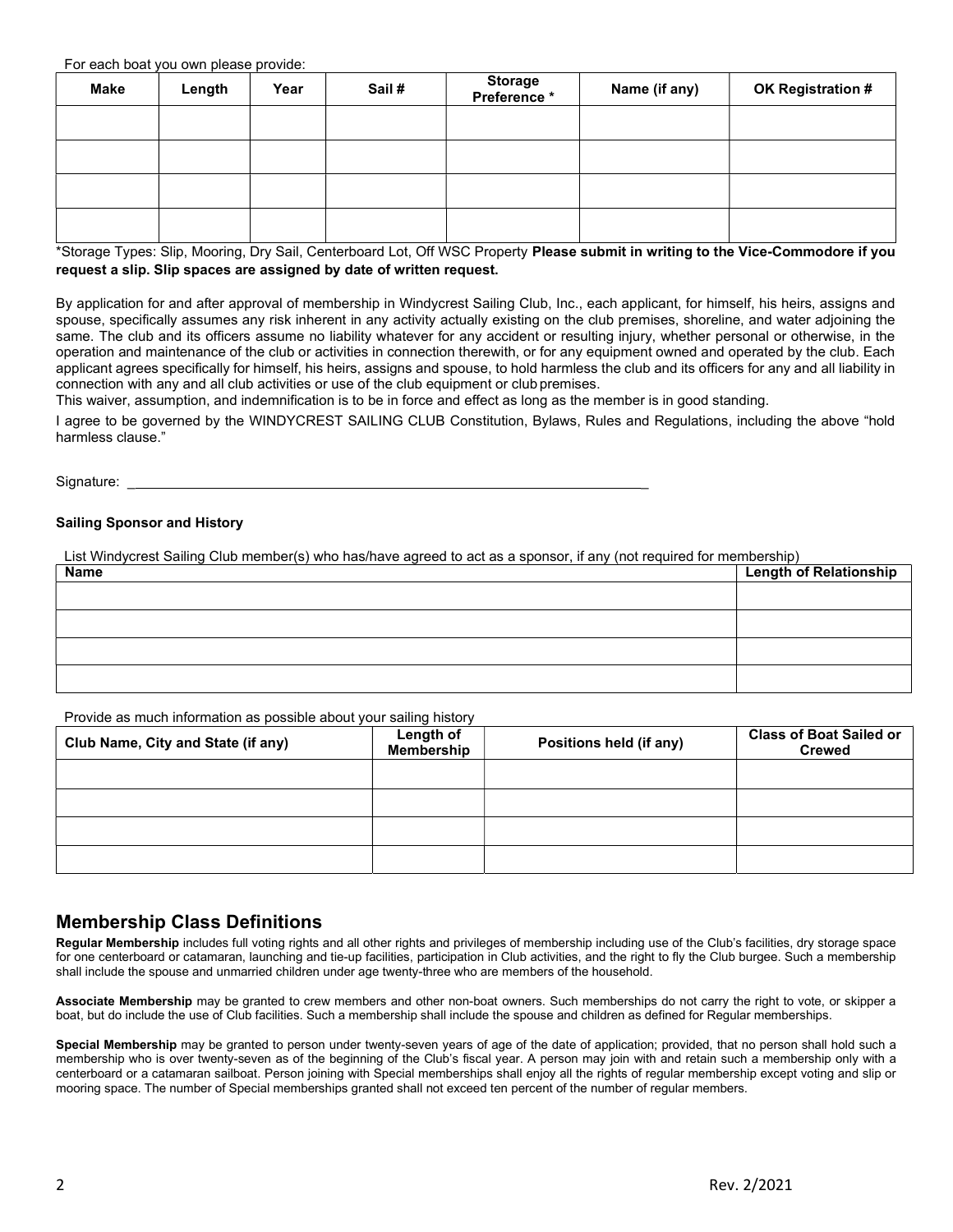# Dues and Fees Schedule

| <b>Membership Class*</b><br>1.      | <b>Dues/Fees</b><br>Category                 | <b>Dues/Fees Amount</b>                              | <b>Amount Enclosed</b> |
|-------------------------------------|----------------------------------------------|------------------------------------------------------|------------------------|
|                                     | <b>Initiation Fee</b><br>See schedule Page 4 |                                                      | $\mathbb{S}$           |
| Regular Membership                  | Membership Dues                              | Without Work Credit<br><b>OR</b><br>With Work Credit | \$                     |
| Associate Membership                |                                              |                                                      | \$                     |
| Special Membership<br>Date of birth | Membership Dues                              | Without Work Credit<br><b>OR</b><br>With Work Credit | $\mathbb{S}$           |
|                                     |                                              |                                                      |                        |

\*Choose only 1 membership class. See page 2 for Membership Class definitions and page 4 for dues and fees amounts.

### 2. Boat Trailer and Storage Fees\*

| <b>Keelboat Mooring</b>                                                                                                                                | \$. |
|--------------------------------------------------------------------------------------------------------------------------------------------------------|-----|
| Keelboat Drysail Lot                                                                                                                                   |     |
| <b>Keelboat Slip</b>                                                                                                                                   |     |
| <b>Travel Trailer Site</b>                                                                                                                             | ₼   |
| <b>Empty trailer Storage</b><br><u>source are original and the contract of the contract of the contract of the contract of the contract of the con</u> |     |

\*Subject to availability. Contact the Vice Commodore (vice.commodore@windycrest.com) before remitting these fees as part of your membership application.

#### 3. Additional Centerboard Boat Space\*

| Additional boat space on a trailer or board boat dock |  |
|-------------------------------------------------------|--|
| Additional Boat Space on land without a trailer       |  |

\* Regular Membership includes one centerboard boat space. Other membership types apply additional fee for additional boats.

#### 4. Training Program Fees

| Per schedule        |  |
|---------------------|--|
| <b>Total Amount</b> |  |

Make Check payable to Windycrest Sailing Club, P.O. Box 4731, Tulsa, OK 74159-0731